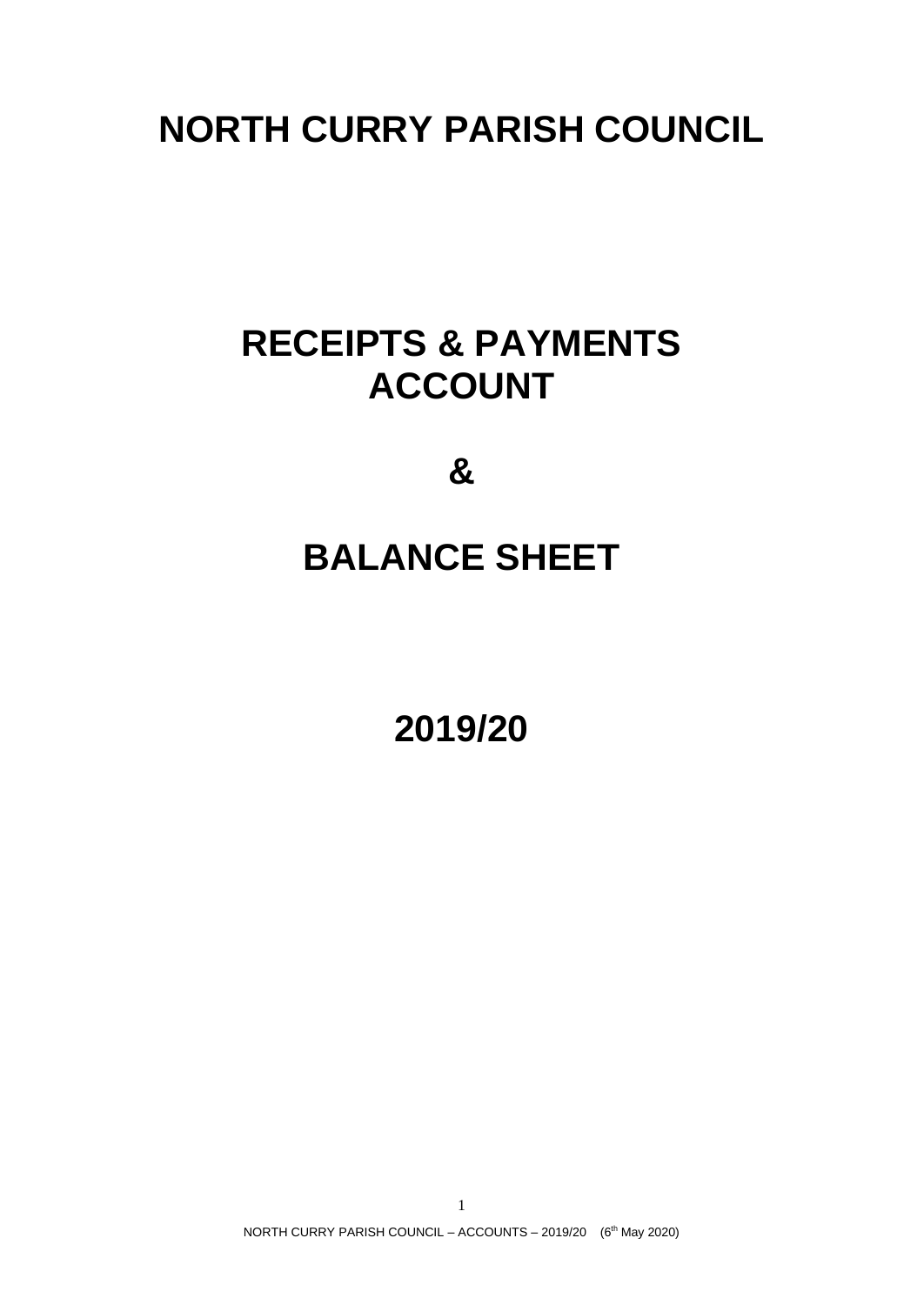## **NORTH CURRY PARISH COUNCIL**

#### **RECEIPTS AND PAYMENTS ACCOUNT & BALANCE SHEET**

#### **2019 / 2020**

## **INTRODUCTION**

The Council's financial accounts for the year ended 31st March 2020 are set out on pages 3 to 6. The accounts include various explanatory notes.

These accounts are unaudited.

These Accounts have been approved by resolution of the Parish Council at the meeting held on May 6 th 2020

Miss. W Baldwin Responsible Finance Officer

6<sup>th</sup> May 2020

North Curry Parish Office, Town Farm Stable, Town Farm, North Curry, TA3 6NP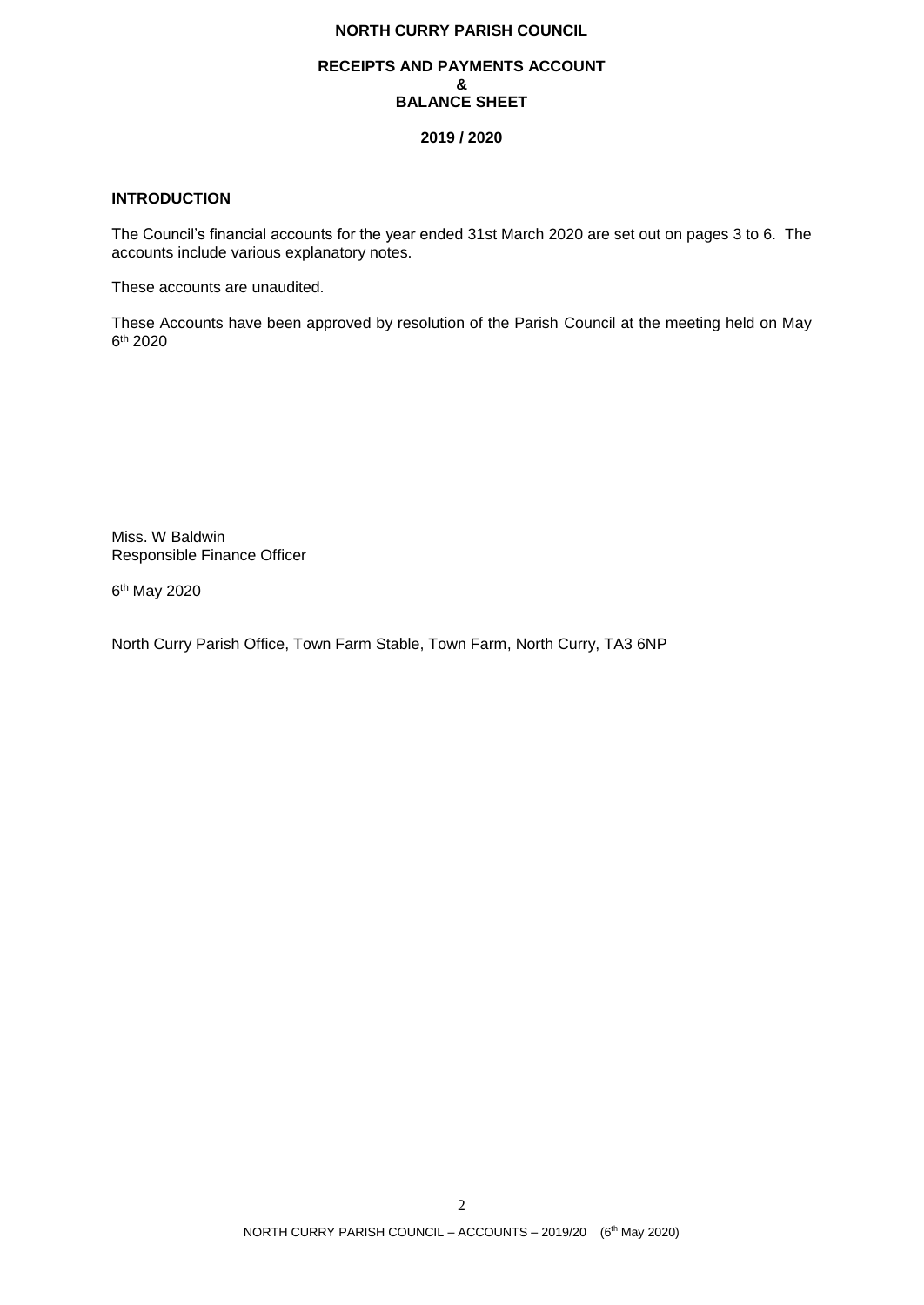|            |                       |        | NORTH CURRY PARISH COUNCIL RECEIPTS & PAYMENTS--YEAR TO 31ST MARCH 2020 |            |                       |
|------------|-----------------------|--------|-------------------------------------------------------------------------|------------|-----------------------|
|            | 2019                  |        | <b>RECEIPTS</b><br><b>NOTES</b>                                         |            | 2020                  |
|            | £18,000.00            |        | Precept                                                                 |            |                       |
|            |                       |        | Allotments                                                              |            | £19,000.00<br>£669.99 |
|            | £315.55               |        |                                                                         |            |                       |
|            |                       | Grants |                                                                         |            |                       |
| £920.00    |                       |        | <b>Burial Grounds</b>                                                   | £920.00    |                       |
| £28,286.06 |                       |        | <b>CIL</b>                                                              | £28,286.06 |                       |
| £760.00    |                       |        | Footpaths                                                               | £700.00    |                       |
| £840.00    |                       |        | Playing field                                                           | £840.00    |                       |
|            | £21,600.00 £52,406.06 |        | <b>Other Grants</b>                                                     | £0.00      | £30,746.06            |
|            | £5,000.00             |        | Rental receipts                                                         |            | £5,000.00             |
|            | £11,511.87            |        | <b>Stable Receipts</b>                                                  |            | £11,438.58            |
|            | £4.43                 |        | Sundry                                                                  |            | £4.43                 |
|            | £824.11               |        | <b>Bank Interest</b>                                                    |            | £1,265.06             |
|            | £673.61               |        | VAT reclaimed                                                           |            | £6,839.68             |
|            | £88,735.63            |        | <b>Total Receipts</b>                                                   |            | £74,963.80            |
|            |                       |        |                                                                         |            |                       |
|            |                       |        |                                                                         |            |                       |
|            |                       |        | <b>PAYMENTS</b>                                                         |            |                       |
|            | £6,608.94             |        | Administration (see below)                                              |            | £6,230.68             |
|            | £266.00               |        | Allotments                                                              |            | £118.64               |
|            | £0.00                 |        | Parish Trees                                                            |            | £410.50               |
|            | £9,655.79             |        | <b>Clerks Employment Costs</b>                                          |            | £8,498.19             |
|            | £444.60               |        | Dog Bins                                                                |            | £0.00                 |
|            |                       |        | Donations                                                               |            | £80.00                |
|            | £0.00                 |        | <b>Facility Development</b>                                             |            | £98.29                |
|            |                       | Grants |                                                                         |            |                       |
| £920.00    |                       |        | <b>Burial Grounds</b>                                                   | £920.00    |                       |
| £0.00      |                       |        | <b>CIL</b>                                                              | £9,828.00  |                       |
| £3,105.89  |                       |        | Footpaths                                                               | $-E274.02$ |                       |
| £2,340.00  |                       |        | Playing field                                                           | £840.00    |                       |
| £1,350.00  | £7,715.89             |        | Section 137<br>5                                                        | £1,135.00  | £12,448.98            |
|            | £0.00                 |        | Jubilee 2012                                                            |            | £901.71               |
|            | £0.00                 |        |                                                                         |            | £0.00                 |
|            | £194.80               |        | Office Equipment<br><b>Repairs and Maintenance</b>                      |            | £165.87               |
|            |                       |        |                                                                         |            |                       |
|            | £345.69               |        | Queen Square                                                            |            | £359.10               |
|            | £1,290.00             |        | Signs & Noticeboards                                                    |            | £449.96               |
|            | £0.00                 |        | Parish Newsletter                                                       |            | £508.10               |
|            | £9,730.64             |        | <b>Stable Payments</b>                                                  |            | £12,539.83            |
|            | £21,600.00            |        | White Street Sports Storage Shed                                        |            |                       |
|            | £5,381.67             |        | <b>VAT Paid</b>                                                         |            | £553.68               |
|            | £63,234.02            |        | <b>Total Payments</b>                                                   |            | £43,363.53            |
|            |                       |        |                                                                         |            |                       |
|            | £25,501.61            |        | <b>SURPLUS/(DEFICIT) FOR THE YEAR</b>                                   |            | £31,600.27            |
|            |                       |        |                                                                         |            |                       |
|            |                       |        | <b>ADMINISTRATION</b>                                                   |            |                       |
|            | £200.00               |        | Audit                                                                   |            | £300.00               |
|            | £1,177.98             |        | <b>Information Technology</b>                                           |            | £1,153.68             |
|            | £531.25               |        | Insurance                                                               |            | £579.61               |
|            | £13.00                |        | Postage                                                                 |            | £0.00                 |
|            | £2,344.04             |        | <b>Premises Costs</b>                                                   |            | £2,627.94             |
|            | £124.39               |        | Printing & Stationery                                                   |            | £168.23               |
|            | £58.50                |        | Publications                                                            |            | £0.00                 |
|            | £332.44               |        | Room Hire                                                               |            | £398.22               |
|            | £663.21               |        | Subscriptions                                                           |            | £649.10               |
|            | £725.85               |        | Sundry                                                                  |            | £93.00                |
|            |                       |        |                                                                         |            |                       |
|            | £278.28               |        | Telephone                                                               |            | £260.90               |
|            | £160.00               |        | <b>Travel &amp; Training</b>                                            |            | £0.00                 |
|            | £0.00                 |        | <b>Welcome Booklet</b>                                                  |            | £0.00                 |
|            | £6,608.94             |        | <b>Total Administration</b>                                             |            | £6,230.68             |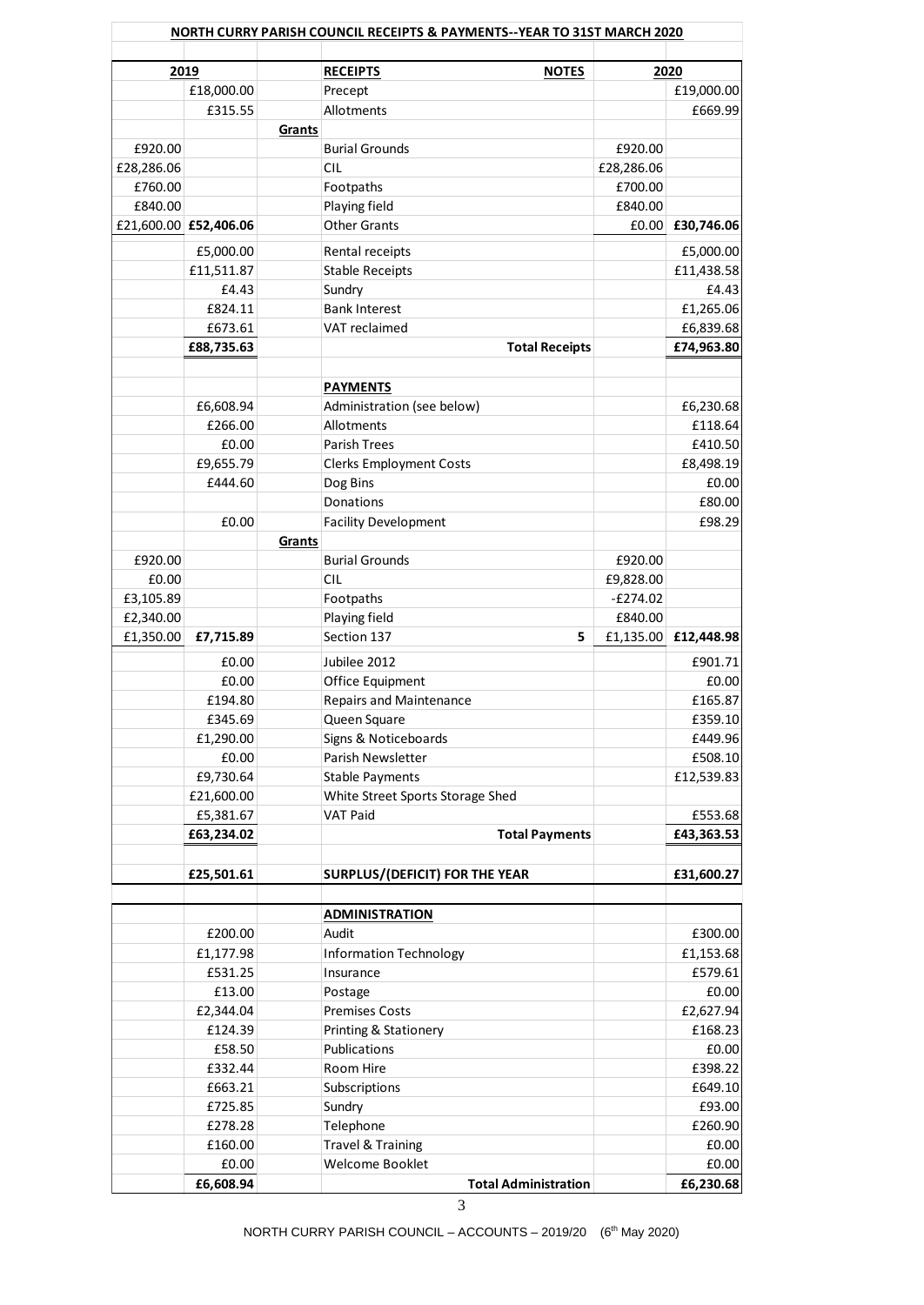| <b>BALANCE SHEET - 2019/20</b><br><b>Year Ended</b><br><b>Year Ended</b><br>31st March 2019<br>31st March 2020<br>£<br>£<br>£<br>£<br><b>Notes</b><br><b>FIXED ASSETS</b><br>Land & Buildings<br>$\mathbf{2}$<br>$\overline{a}$<br><b>CURRENT ASSETS</b><br>3 & 4<br><b>Opening Balances</b><br>11768.26<br>Lloyds Bank Account<br>10,567.01<br>Co-operative Bank Current Account<br>5,994.93<br>831.39<br>Co-operative Bank Deposit Account<br>$\overline{a}$<br>6,501.85<br>Cambridge & Counties<br>65,863.35<br>97,126.56<br>Petty Cash<br>29.06<br>229.06<br><b>Total Assets</b><br>83,655.60<br>Represented by:<br><b>GENERAL FUND BALANCE</b><br>as at 31st March 2020<br>83,655.60<br>Surplus/(Deficit) for year<br>31,600.27<br>Balance as at 31st March 2021<br>83,655.60<br><b>Less Provisions</b><br>6<br>Community Infrastructure Levy<br>39,990.92<br>58,448.98<br>Lightsource grant<br>4,376.00<br>4,376.00<br>Election charges<br>2,232.42<br>2,332.42<br><b>Facilities Development Fund</b><br>8,249.56<br>8,151.27<br>Stable funds held as service charge or rent reserves<br>11,785.82<br>10,684.57<br>Jubilee fund<br>901.71<br>Legal fees<br>1,254.00<br>1,454.00<br>Office equipment<br>868.13<br>868.13<br>Parish Trees<br>4,591.02<br>4,680.52<br>Footpaths<br>1,164.73<br>2,138.75<br>Queen Square Garden<br>133.95<br>174.85<br>75,548.26 |  |  |            |
|--------------------------------------------------------------------------------------------------------------------------------------------------------------------------------------------------------------------------------------------------------------------------------------------------------------------------------------------------------------------------------------------------------------------------------------------------------------------------------------------------------------------------------------------------------------------------------------------------------------------------------------------------------------------------------------------------------------------------------------------------------------------------------------------------------------------------------------------------------------------------------------------------------------------------------------------------------------------------------------------------------------------------------------------------------------------------------------------------------------------------------------------------------------------------------------------------------------------------------------------------------------------------------------------------------------------------------------------------------------------|--|--|------------|
|                                                                                                                                                                                                                                                                                                                                                                                                                                                                                                                                                                                                                                                                                                                                                                                                                                                                                                                                                                                                                                                                                                                                                                                                                                                                                                                                                                    |  |  |            |
|                                                                                                                                                                                                                                                                                                                                                                                                                                                                                                                                                                                                                                                                                                                                                                                                                                                                                                                                                                                                                                                                                                                                                                                                                                                                                                                                                                    |  |  |            |
|                                                                                                                                                                                                                                                                                                                                                                                                                                                                                                                                                                                                                                                                                                                                                                                                                                                                                                                                                                                                                                                                                                                                                                                                                                                                                                                                                                    |  |  |            |
|                                                                                                                                                                                                                                                                                                                                                                                                                                                                                                                                                                                                                                                                                                                                                                                                                                                                                                                                                                                                                                                                                                                                                                                                                                                                                                                                                                    |  |  |            |
|                                                                                                                                                                                                                                                                                                                                                                                                                                                                                                                                                                                                                                                                                                                                                                                                                                                                                                                                                                                                                                                                                                                                                                                                                                                                                                                                                                    |  |  |            |
|                                                                                                                                                                                                                                                                                                                                                                                                                                                                                                                                                                                                                                                                                                                                                                                                                                                                                                                                                                                                                                                                                                                                                                                                                                                                                                                                                                    |  |  |            |
|                                                                                                                                                                                                                                                                                                                                                                                                                                                                                                                                                                                                                                                                                                                                                                                                                                                                                                                                                                                                                                                                                                                                                                                                                                                                                                                                                                    |  |  |            |
|                                                                                                                                                                                                                                                                                                                                                                                                                                                                                                                                                                                                                                                                                                                                                                                                                                                                                                                                                                                                                                                                                                                                                                                                                                                                                                                                                                    |  |  |            |
|                                                                                                                                                                                                                                                                                                                                                                                                                                                                                                                                                                                                                                                                                                                                                                                                                                                                                                                                                                                                                                                                                                                                                                                                                                                                                                                                                                    |  |  |            |
|                                                                                                                                                                                                                                                                                                                                                                                                                                                                                                                                                                                                                                                                                                                                                                                                                                                                                                                                                                                                                                                                                                                                                                                                                                                                                                                                                                    |  |  |            |
|                                                                                                                                                                                                                                                                                                                                                                                                                                                                                                                                                                                                                                                                                                                                                                                                                                                                                                                                                                                                                                                                                                                                                                                                                                                                                                                                                                    |  |  |            |
|                                                                                                                                                                                                                                                                                                                                                                                                                                                                                                                                                                                                                                                                                                                                                                                                                                                                                                                                                                                                                                                                                                                                                                                                                                                                                                                                                                    |  |  |            |
|                                                                                                                                                                                                                                                                                                                                                                                                                                                                                                                                                                                                                                                                                                                                                                                                                                                                                                                                                                                                                                                                                                                                                                                                                                                                                                                                                                    |  |  |            |
|                                                                                                                                                                                                                                                                                                                                                                                                                                                                                                                                                                                                                                                                                                                                                                                                                                                                                                                                                                                                                                                                                                                                                                                                                                                                                                                                                                    |  |  | 115,255.87 |
|                                                                                                                                                                                                                                                                                                                                                                                                                                                                                                                                                                                                                                                                                                                                                                                                                                                                                                                                                                                                                                                                                                                                                                                                                                                                                                                                                                    |  |  |            |
|                                                                                                                                                                                                                                                                                                                                                                                                                                                                                                                                                                                                                                                                                                                                                                                                                                                                                                                                                                                                                                                                                                                                                                                                                                                                                                                                                                    |  |  |            |
|                                                                                                                                                                                                                                                                                                                                                                                                                                                                                                                                                                                                                                                                                                                                                                                                                                                                                                                                                                                                                                                                                                                                                                                                                                                                                                                                                                    |  |  |            |
|                                                                                                                                                                                                                                                                                                                                                                                                                                                                                                                                                                                                                                                                                                                                                                                                                                                                                                                                                                                                                                                                                                                                                                                                                                                                                                                                                                    |  |  |            |
|                                                                                                                                                                                                                                                                                                                                                                                                                                                                                                                                                                                                                                                                                                                                                                                                                                                                                                                                                                                                                                                                                                                                                                                                                                                                                                                                                                    |  |  |            |
|                                                                                                                                                                                                                                                                                                                                                                                                                                                                                                                                                                                                                                                                                                                                                                                                                                                                                                                                                                                                                                                                                                                                                                                                                                                                                                                                                                    |  |  | 115,255.87 |
|                                                                                                                                                                                                                                                                                                                                                                                                                                                                                                                                                                                                                                                                                                                                                                                                                                                                                                                                                                                                                                                                                                                                                                                                                                                                                                                                                                    |  |  |            |
|                                                                                                                                                                                                                                                                                                                                                                                                                                                                                                                                                                                                                                                                                                                                                                                                                                                                                                                                                                                                                                                                                                                                                                                                                                                                                                                                                                    |  |  |            |
|                                                                                                                                                                                                                                                                                                                                                                                                                                                                                                                                                                                                                                                                                                                                                                                                                                                                                                                                                                                                                                                                                                                                                                                                                                                                                                                                                                    |  |  |            |
|                                                                                                                                                                                                                                                                                                                                                                                                                                                                                                                                                                                                                                                                                                                                                                                                                                                                                                                                                                                                                                                                                                                                                                                                                                                                                                                                                                    |  |  |            |
|                                                                                                                                                                                                                                                                                                                                                                                                                                                                                                                                                                                                                                                                                                                                                                                                                                                                                                                                                                                                                                                                                                                                                                                                                                                                                                                                                                    |  |  |            |
|                                                                                                                                                                                                                                                                                                                                                                                                                                                                                                                                                                                                                                                                                                                                                                                                                                                                                                                                                                                                                                                                                                                                                                                                                                                                                                                                                                    |  |  |            |
|                                                                                                                                                                                                                                                                                                                                                                                                                                                                                                                                                                                                                                                                                                                                                                                                                                                                                                                                                                                                                                                                                                                                                                                                                                                                                                                                                                    |  |  |            |
|                                                                                                                                                                                                                                                                                                                                                                                                                                                                                                                                                                                                                                                                                                                                                                                                                                                                                                                                                                                                                                                                                                                                                                                                                                                                                                                                                                    |  |  |            |
|                                                                                                                                                                                                                                                                                                                                                                                                                                                                                                                                                                                                                                                                                                                                                                                                                                                                                                                                                                                                                                                                                                                                                                                                                                                                                                                                                                    |  |  |            |
|                                                                                                                                                                                                                                                                                                                                                                                                                                                                                                                                                                                                                                                                                                                                                                                                                                                                                                                                                                                                                                                                                                                                                                                                                                                                                                                                                                    |  |  |            |
|                                                                                                                                                                                                                                                                                                                                                                                                                                                                                                                                                                                                                                                                                                                                                                                                                                                                                                                                                                                                                                                                                                                                                                                                                                                                                                                                                                    |  |  |            |
|                                                                                                                                                                                                                                                                                                                                                                                                                                                                                                                                                                                                                                                                                                                                                                                                                                                                                                                                                                                                                                                                                                                                                                                                                                                                                                                                                                    |  |  |            |
|                                                                                                                                                                                                                                                                                                                                                                                                                                                                                                                                                                                                                                                                                                                                                                                                                                                                                                                                                                                                                                                                                                                                                                                                                                                                                                                                                                    |  |  | 93,309.49  |
| <b>Net General Fund Balance</b><br>8.107.34                                                                                                                                                                                                                                                                                                                                                                                                                                                                                                                                                                                                                                                                                                                                                                                                                                                                                                                                                                                                                                                                                                                                                                                                                                                                                                                        |  |  | 21,946.38  |

The above Receipt and Payment Account and Balance Sheet represent fairly the financial position of the Council as at 31st March 2020 for the year then ended.

**Signed:**

**Responsible Finance Officer Chairman**

**Date:**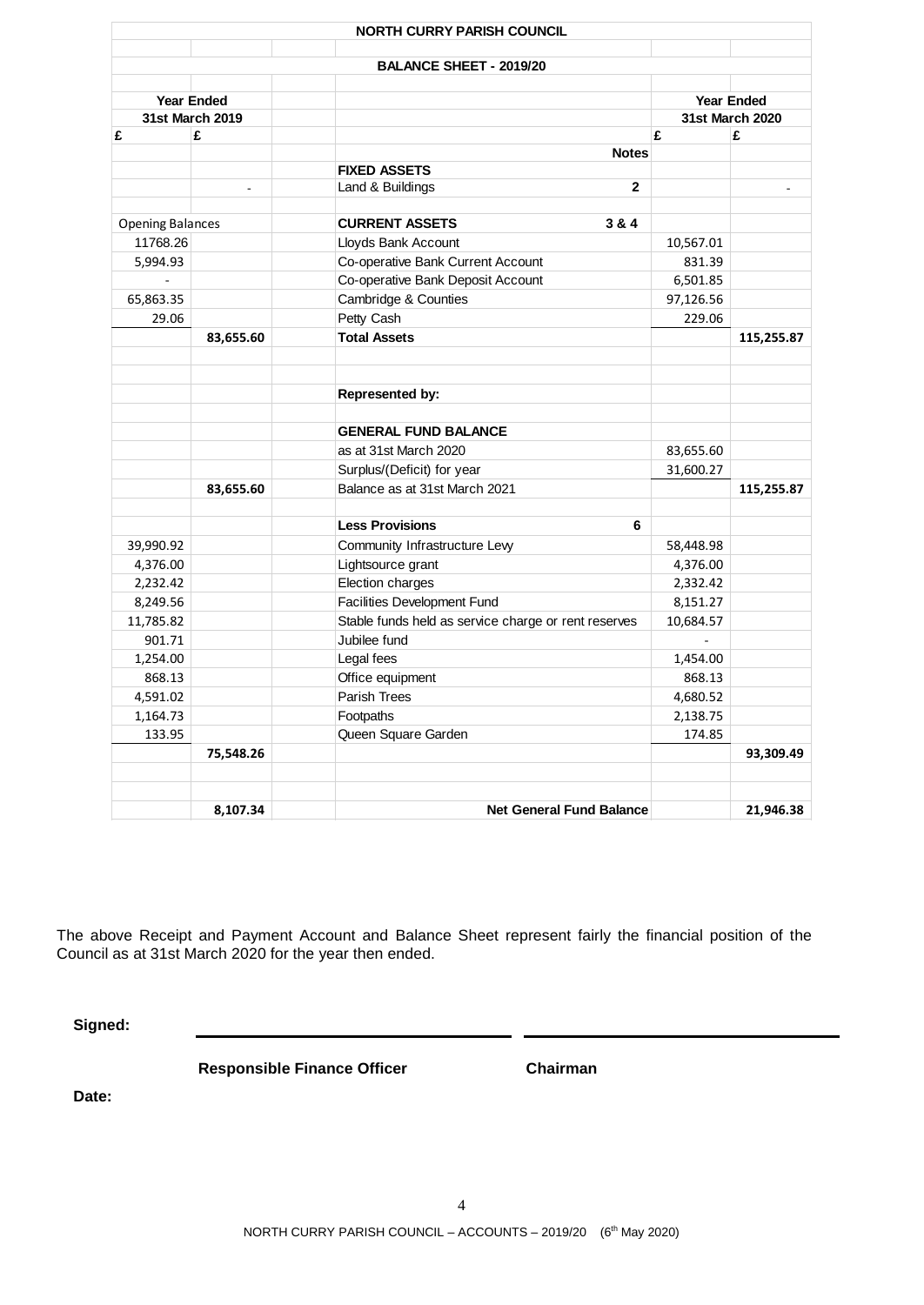#### **NOTES TO THE RECEIPTS AND PAYMENT ACCOUNT AND BALANCE SHEET 31ST MARCH 2020**

## **1. STATEMENT OF ACCOUNTING POLICY**

The Council has in previous years reported on an Income & Expenditure basis; following advice from the Somerset Association of Local Councils and from independent accountants it is now doing so on a Receipts & Payments basis.

## **2. FIXED ASSETS**

|                                                                             | Approximate<br>Value (£) |
|-----------------------------------------------------------------------------|--------------------------|
| <b>Community Assets</b>                                                     |                          |
| Village Hall site (Freehold owned by Parish Council, leased to Village Hall |                          |
| Management Committee)                                                       |                          |
| Allotments                                                                  | $\blacksquare$           |
| Queen Square Garden                                                         | ۰                        |
| Village Green (Church Road)                                                 | ۰                        |
| Sports Field (White Street)                                                 |                          |

The Parish Council also holds the freehold of the Playing Field, with custodial trustees for the North Curry Playing Field Charity, (Registration No. 304593).

These assets are regarded as Community Assets have no determinable commercial value and therefore have been included at NIL values in accordance with the CIPFA Accounting Guidance Section 4.9.4.

| <b>Other assets</b>                                                        |            |
|----------------------------------------------------------------------------|------------|
| Memorials - Queen Square War and Victoria                                  | 8.985.95   |
| Benches, Notice Boards, Clocks, Defibrillator and Signs (Street Furniture) | 20,910.62  |
| Queen Square Garden Walls/Gates and Fences                                 | 9.989.18   |
| <b>Office Equipment</b>                                                    | 2.183.02   |
| <b>Town Farm Community Stable</b>                                          | 269,630.39 |
| White Street Sport Pavilion & shed                                         | 437.750    |

The valuations for these assets are based on insurance values, also in accordance with the CIPFA Accounting Guidance Section 4.9.4. All deeds are held at Ashfords, Ashford Court, Blackbrook Park Avenue, Taunton, Somerset TA1 2PX

## **3. CURRENT ASSETS**

Debts due to the Council were a total of £553.68 comprising VAT repayments.

## **4. CURRENT LIABILITIES**

Creditors and accruals amounted to £3,024.52 the most significant of these are a sum of £533.52 which was due to TDBC for dog bin emptying, election charges of £100, £1,726 for the purchase of kissing gates, £500 for footpath clearance and tax & NI of £165.00.

## **5. SECTION 137 PAYMENTS**

Section 137 of the Local government Act 1972 (as amended) enables Local Councils to spend up to the product of £7.57 per head of electorate for the benefit of people in the area on activities or projects not specifically authorised by other powers. The limit for this Council in the year ended 31st March 2020 was £10,476.88. Payments were made for the following purposes: St P. & St P. Church (Grant towards the Flower Festival) - £120.00, £150 to the Royal British Legion, £140 towards the planting of The Somerset Wood and grants towards grass cutting costs were paid to White St. (£500.00), and Greenway Playing Field (£225.00). **Total S137 payments = £1135.00**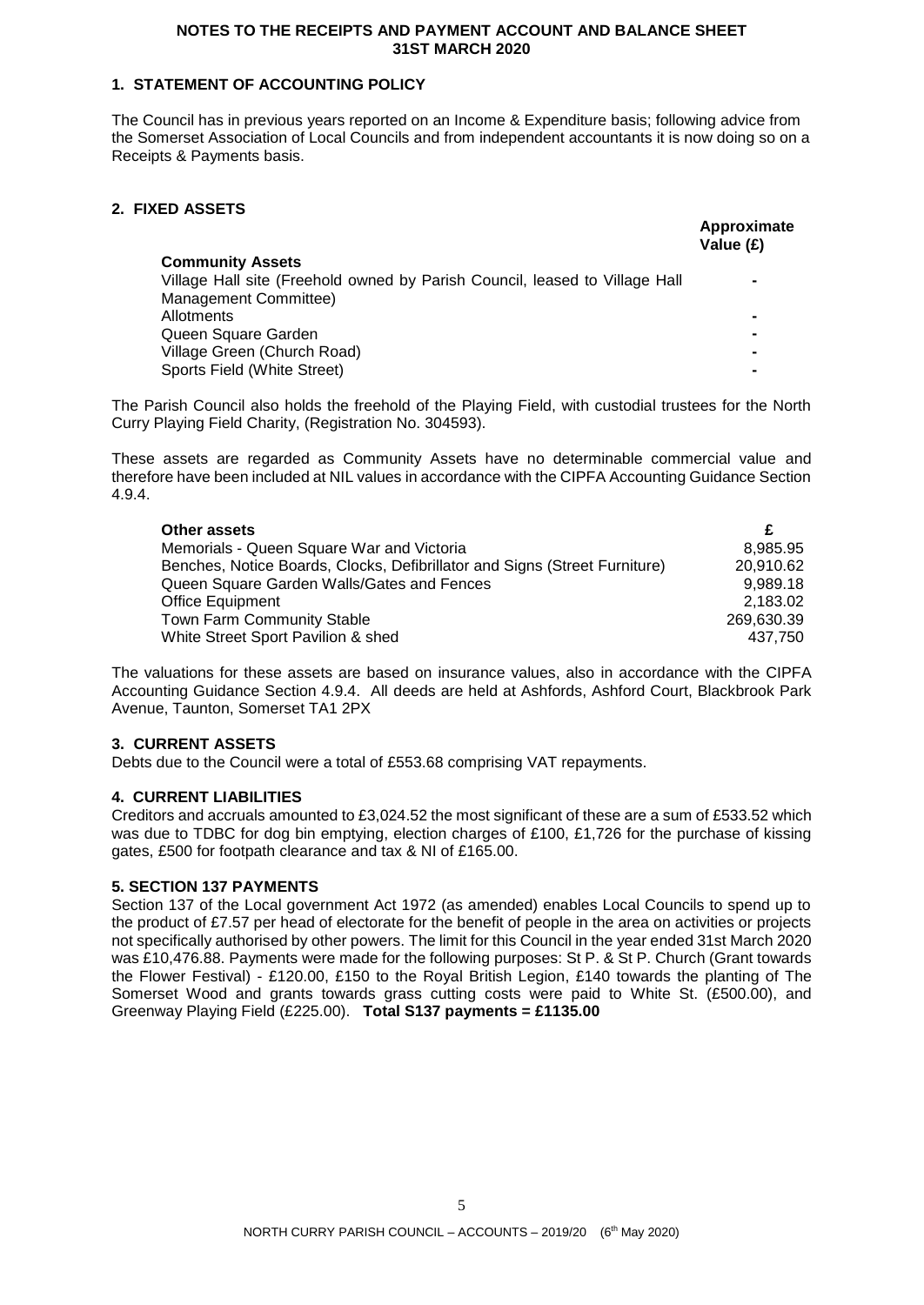## **6. PROVISIONS**

**Community Infrastructure Levy** – Funds received to provide, improve, replace, operate or maintain the infrastructure of the Parish or anything else that is concerned with addressing the demands that development has placed on the Parish.

**Lightsource** – Funds received for the benefit of the Parish in recognition of a solar panel installation.

**Election charges** - A fund to cover election charges.

**Facility Development Fund** - A fund to cover prospective development of Parish amenities.

**Stable Funds** – Funds held as service charge reserves or rent reserves in respect of the letting of Town Farm Community Stable

**Jubilee Fund** – A fund held by the Parish Council from proceeds raised by the Jubilee Committee and to be used for projects around the Parish; this has now been given to the school for new furniture, etc. in Octopus class.

**Legal fees** – Provision for fees which may be incurred relating to Parish assets.

**Office equipment** – Provision for new computer equipment.

**Parish Trees** – Fund held for the maintenance of Parish Trees.

**Footpath maintenance** - The under spend from previous Grants has been carried forward

**Queen Square Garden** – A small under spend carried forward as a fund for future work

**7. BORROWINGS -** There were no loans outstanding to the Council at 31 March 2019.

#### **8. TENANCIES**

On 1<sub>st</sub> April 2010 the Council entered into a Lease Agreement whereby White Street Sports Field and Pavilion was leased to North Curry Sport Limited for a period of 20 years. In July 2015 the lease to North Curry Sports Ltd was extended until 31st March 2037.

On 3<sup>rd</sup> April 2017 the Council renewed the Lease Agreement for Greenway playing field and Pavilion with the Trustees of North Curry Playing Field, extending the tenancy to 23<sup>rd</sup> June 2026.

#### **9. AGENCY WORK**

During the year ending 31 March 2020 the Council undertook no agency work on behalf of other Authorities.

#### **10. ADVERTISING AND PUBLICITY**

During the year ending 31 March 2020 the Council incurred no expenditure on advertising and publicity expenses.

#### **11. SUPERANNUATION**

During the year ending 31 March 2020 no superannuation contributions were made.

**12. FURTHER INFORMATION -** Further information about the accounts is available from the Clerk to the Council, Mrs. Barbara Wellwood, who can be contacted on 01823 490136.

**\_\_\_\_\_\_\_\_\_\_\_\_\_\_\_\_\_\_\_\_\_\_\_\_\_\_\_\_\_\_\_\_\_ \_\_\_\_\_\_\_\_\_\_\_\_\_\_\_\_\_\_\_\_\_\_\_\_\_\_\_\_\_\_\_\_\_**

The Council approved these accounts on 6<sup>th</sup> May 2020.

**Signed:**

**Chairman Responsible Finance Officer**

**Date**